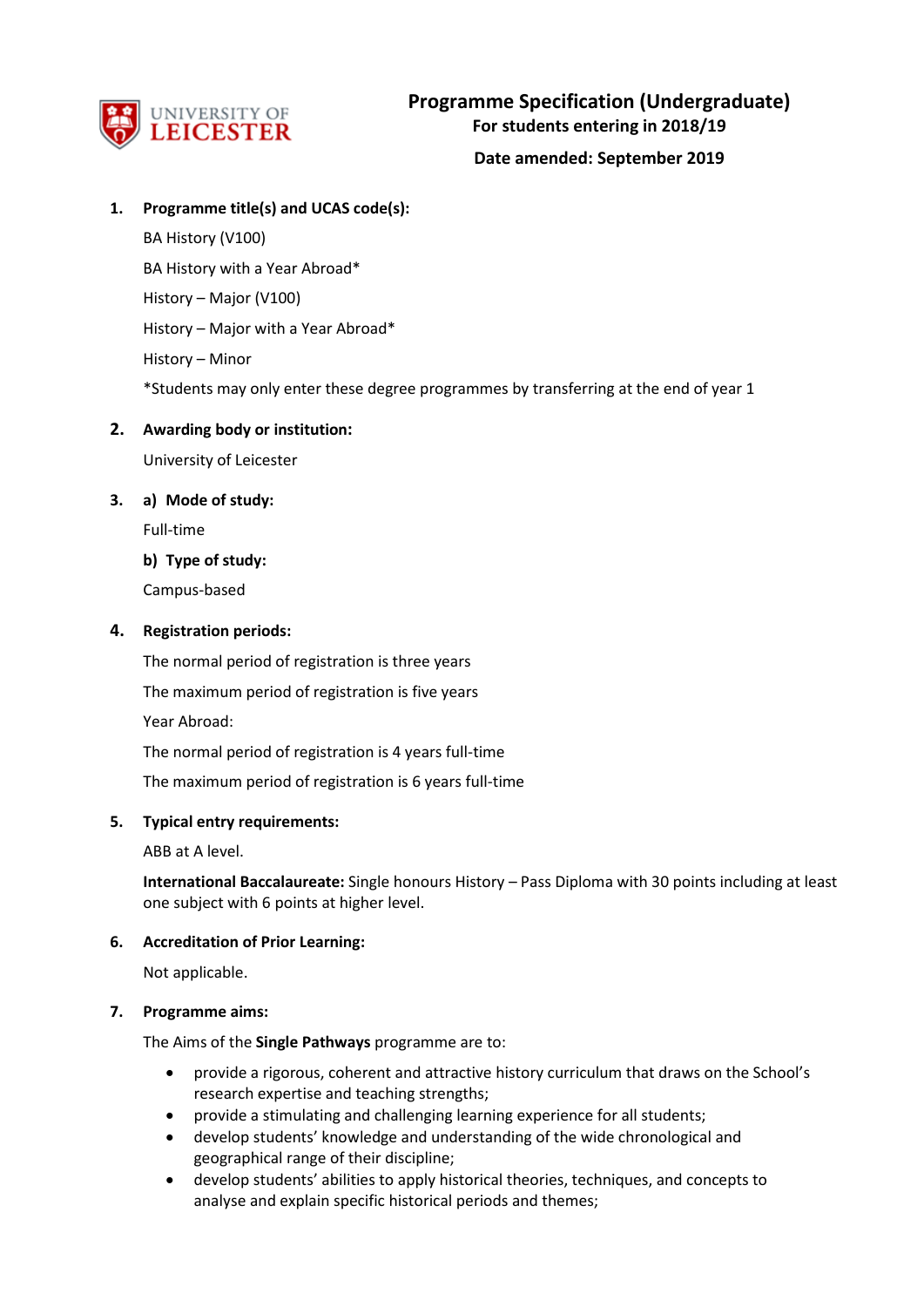- enable students to demonstrate a variety of approaches to understanding the past as used by different types of historians;
- to encourage students' awareness of the development of differing values, systems and societies, and the inculcation of critical yet tolerant personal attitudes;
- enable students to develop and demonstrate a range of skills necessary for the study of history; and
- enable students to develop and demonstrate a range of transferable skills necessary for successful career development and a lifetime of effective independent learning.

## The Aims of the **Majors Pathways** programme are to:

- provide a rigorous, coherent and attractive history curriculum that draws on the School's research expertise and teaching strengths;
- provide a stimulating and challenging learning experience for all students;
- develop students' knowledge and understanding of the wide chronological and geographical range of their discipline;
- develop students' abilities to apply historical theories, techniques, and concepts to analyse and explain specific historical periods and themes;
- to encourage students' awareness of the development of differing values, systems and societies, and the inculcation of critical yet tolerant personal attitudes;
- enable students to demonstrate a variety of approaches to understanding the past as used by different types of historians;
- enable students to develop and demonstrate a range of skills necessary for the study of history; and
- enable students to develop and demonstrate a range of transferable skills necessary for successful career development and a lifetime of effective independent learning.

### The Aims of the **Minors Pathways** programme are to:

- provide a coherent and attractive minor in history that draws on the School's research expertise and teaching strengths;
- provide a stimulating and challenging learning experience for all students; and
- enable students to develop and demonstrate a range of skills necessary for the study of history.

### **8. Reference points used to inform the programme specification:**

- QAA Benchmarking Statement for History (December 2014) <http://www.qaa.ac.uk/en/Publications/Documents/SBS-history-14.pdf>
- The Framework for Higher Education Qualifications in England, Wales and Northern Ireland (FHEQ)
- [University of Leicester Learning and Teaching Strategy 2011-2016](http://www2.le.ac.uk/offices/sas2/quality/learnteach)
- The University of Leicester's Discovery-Led and Discovery-Enabling Learning Strategy, 2016- 2020
- University of Leicester Employability Strategy
- University of Leicester International Strategy
- National Student Survey results
- University of Leicester Periodic Developmental Review Report
- Programme Approval Panel Report on the new BA History October 2014
- External Examiners' reports (annual)
- Annual Development Review of the School of History for 2015-16 and earlier years.

### **9. Programme Outcomes:**

### **Single Pathways Programme**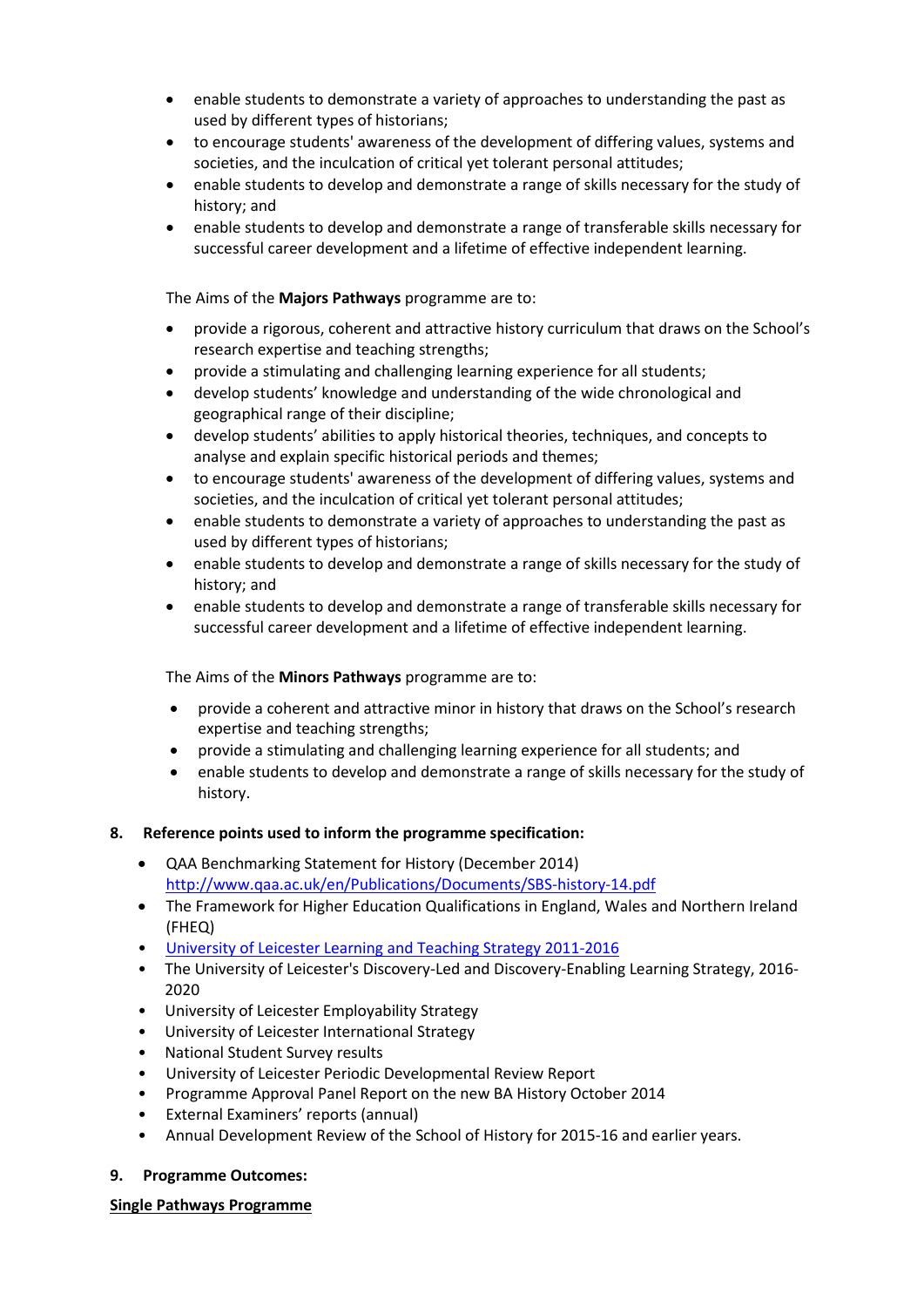| <b>Intended Learning</b>                           | <b>Teaching and Learning Methods</b>                              | <b>How Demonstrated?</b>                                        |
|----------------------------------------------------|-------------------------------------------------------------------|-----------------------------------------------------------------|
| <b>Outcomes</b>                                    |                                                                   |                                                                 |
|                                                    | (a) Discipline specific knowledge and competencies                |                                                                 |
|                                                    | (i) Mastery of an appropriate body of knowledge                   |                                                                 |
| Demonstrate mastery of an                          | Lectures, tutorials, seminars,                                    | Essays, essay-based                                             |
| appropriate body of                                | directed reading, independent                                     | examinations, dissertations,                                    |
| historical knowledge.                              | research, resource-based                                          | seminar presentations,                                          |
|                                                    | learning.                                                         | contributions to discussions,<br>problem-based exercises, group |
|                                                    |                                                                   | oral presentations.                                             |
|                                                    |                                                                   |                                                                 |
|                                                    |                                                                   |                                                                 |
|                                                    | (ii) Understanding and application of key concepts and techniques |                                                                 |
| Demonstrate understanding                          | Lectures, tutorials, seminars,                                    | Essays, essay-based                                             |
| of the complexity of                               | directed reading, independent                                     | examinations, seminar                                           |
| reconstructing the past, the                       | research, team problem solving                                    | presentations, dissertations,                                   |
| problematic and varied                             | exercises.                                                        | contributions to discussions,                                   |
| nature of historical evidence.                     |                                                                   | computer-based exercises,                                       |
|                                                    |                                                                   | problem-based exercises,                                        |
|                                                    |                                                                   | portfolio, research proposal,                                   |
| Demonstrate a variety of                           | Tutorials, seminars, independent                                  | group presentations, reflective                                 |
| approaches to                                      | research, team problem solving                                    | learning journal.                                               |
| understanding, constructing                        | exercises, placement-based                                        |                                                                 |
| and interpreting the past.                         | learning.                                                         |                                                                 |
|                                                    |                                                                   |                                                                 |
|                                                    | (iii) Critical analysis of key issues                             |                                                                 |
| Compare and analyse the                            | Lectures, tutorials, seminars,                                    | Essays, essay-based                                             |
| histories of different                             | directed reading, independent                                     | examinations, seminar                                           |
| countries, societies or                            | research, team problem solving                                    | presentations, independent                                      |
| cultures.                                          | exercises.                                                        | research projects, contributions                                |
|                                                    |                                                                   | to discussions, problem-based                                   |
|                                                    |                                                                   | exercises, group oral                                           |
| Analyse historical processes                       | Tutorials, seminars, directed                                     | presentations.                                                  |
| through the assessment of                          | reading, independent research,                                    |                                                                 |
| continuity and change over<br>extended time spans. | team problem solving exercises.                                   |                                                                 |
|                                                    |                                                                   |                                                                 |
|                                                    |                                                                   |                                                                 |
| Reflect critically on the                          |                                                                   |                                                                 |
| nature of history as a                             | Tutorials, seminars, directed                                     |                                                                 |
| discipline.                                        | reading, independent research,                                    |                                                                 |
|                                                    | team problem solving exercises.                                   |                                                                 |
|                                                    |                                                                   |                                                                 |
|                                                    | (iv) Clear and concise presentation of material                   |                                                                 |
| Present historical problems                        | Tutorials, seminars, directed                                     | Writing tasks, seminar                                          |
| and arguments in a variety of                      | reading, independent research,                                    | presentations, contributions to                                 |
| written and oral formats.                          | team problem solving exercises,                                   | discussions, group oral                                         |
|                                                    | IT and other skills workshops.                                    | presentations, posters, podcasts,                               |
|                                                    |                                                                   | webpages, research proposal,                                    |
|                                                    |                                                                   | reflective learning journal.                                    |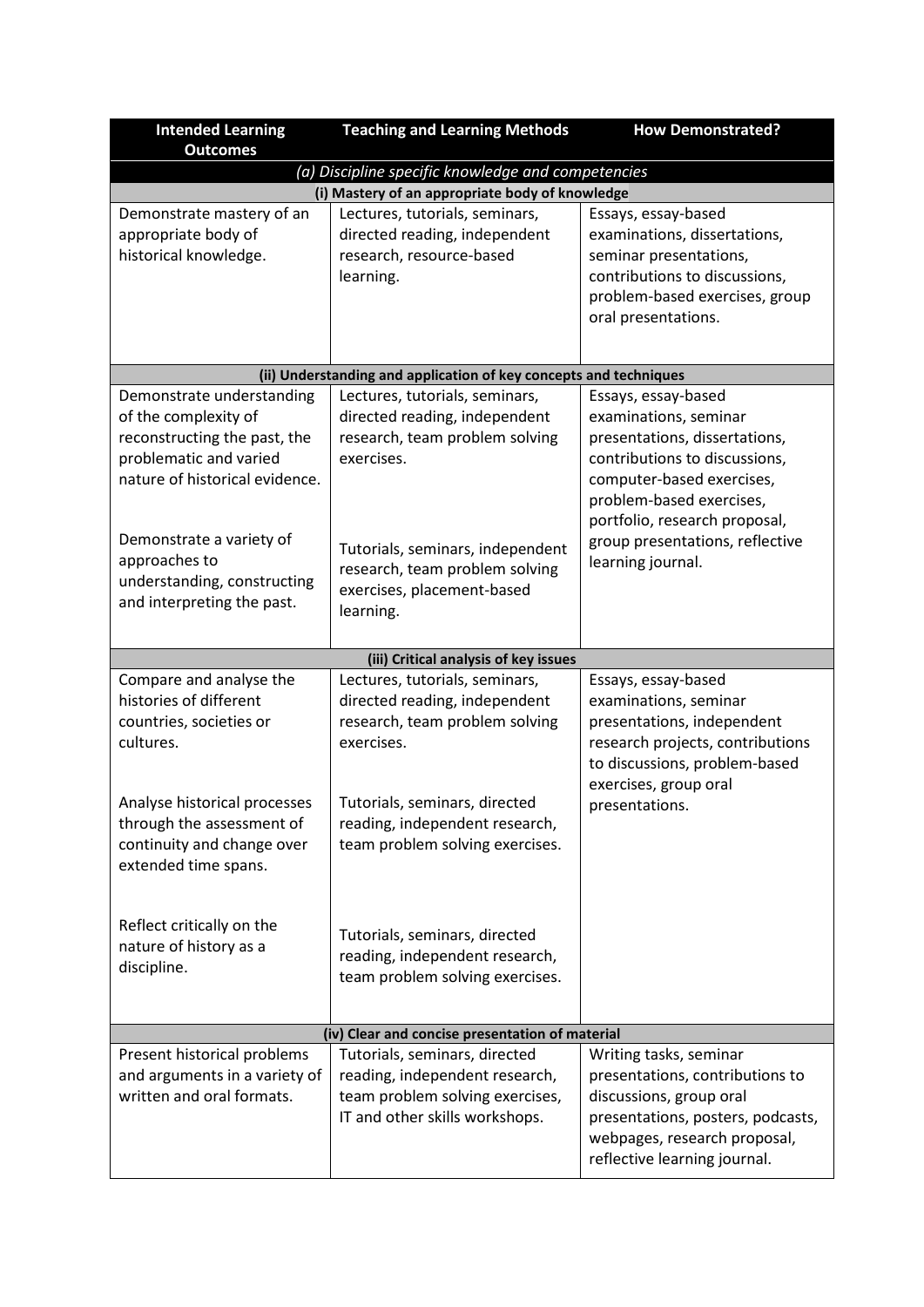| <b>Intended Learning</b><br><b>Outcomes</b>                                                                       | <b>Teaching and Learning Methods</b>                                                                                           | <b>How Demonstrated?</b>                                                                                                                                                 |
|-------------------------------------------------------------------------------------------------------------------|--------------------------------------------------------------------------------------------------------------------------------|--------------------------------------------------------------------------------------------------------------------------------------------------------------------------|
|                                                                                                                   | (v) Critical appraisal of evidence with appropriate insight                                                                    |                                                                                                                                                                          |
| Develop and sustain<br>historical arguments,<br>formulating appropriate<br>questions and utilizing<br>evidence.   | Tutorials, seminars, directed<br>reading, independent research,<br>team problem solving exercises.                             | Essays, essay-based<br>examinations, seminar<br>presentations, independent<br>research projects, contributions<br>to discussions, problem-based<br>exercises, group oral |
| Read, analyse, and reflect<br>critically and contextually<br>upon historical texts and<br>other source materials. | Tutorials, seminars, directed<br>reading, independent research,<br>computer-aided learning, team<br>problem solving exercises. | presentations, research<br>proposals, reflective learning<br>journals, source based exercises.                                                                           |
|                                                                                                                   | (vi) Other discipline specific competencies                                                                                    |                                                                                                                                                                          |
| Design, research and present<br>a sustained and<br>independently conceived<br>piece of historical writing.        | Lectures, E-learning activities,<br>Independent research,<br>Masterclasses, supervisions.                                      | Independent research projects,<br>research proposals, reflective<br>learning journals, dissertations.                                                                    |
|                                                                                                                   | (b) Transferable skills                                                                                                        |                                                                                                                                                                          |
|                                                                                                                   | (i) Oral communication                                                                                                         |                                                                                                                                                                          |
| Demonstrate clarity, fluency<br>and coherence in oral<br>expression of historical<br>issues.                      | Seminars, tutorials, team<br>problem solving exercises.                                                                        | Seminar presentations,<br>contributions to discussions,<br>podcasts, poster presentations.                                                                               |
| Participate effectively as a<br>historian in group<br>discussions.                                                | Seminars, tutorials, team<br>problem solving exercises.                                                                        |                                                                                                                                                                          |
|                                                                                                                   | (ii) Written communication                                                                                                     |                                                                                                                                                                          |
| Develop and sustain<br>historical arguments in a<br>variety of literary forms.                                    | Seminars, tutorials, team<br>problem-solving exercises.                                                                        | Essays, essay-based<br>examinations, seminar<br>presentations, independent<br>research projects, dissertations,                                                          |
| Demonstrate clarity, fluency<br>and coherence in written<br>expression of historical<br>issues.                   | Seminars, tutorials, independent<br>research.                                                                                  | research proposals, reflective<br>learning journals, webpages.                                                                                                           |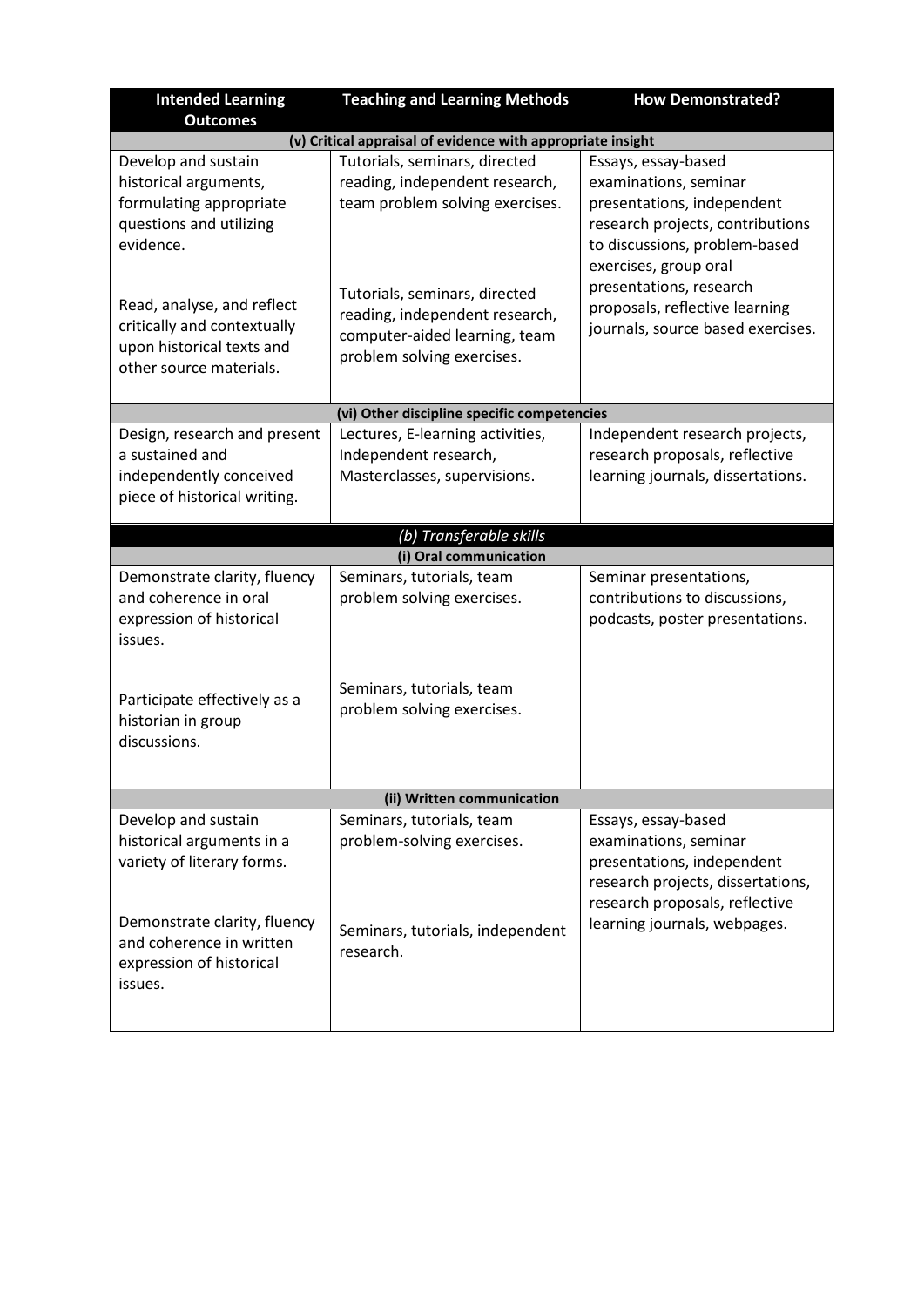| <b>Intended Learning</b><br><b>Outcomes</b>                                                                                                                                                     | <b>Teaching and Learning Methods</b>                                                                                                                                 | <b>How Demonstrated?</b>                                                                                                                                                             |
|-------------------------------------------------------------------------------------------------------------------------------------------------------------------------------------------------|----------------------------------------------------------------------------------------------------------------------------------------------------------------------|--------------------------------------------------------------------------------------------------------------------------------------------------------------------------------------|
|                                                                                                                                                                                                 | (iii) Information technology                                                                                                                                         |                                                                                                                                                                                      |
| Use IT to effectively support<br>their historical studies.<br>including using IT for<br>bibliographic and archive<br>searches, data analysis and<br>written/visual presentation<br>of evidence. | Induction programme, computer<br>practical classes, independent<br>research, numeracy classes,<br>lectures, e-learning activities, IT<br>and other skills workshops. | Essays, independent research<br>projects, computer-based<br>exercises, problem-based<br>exercises, posters, podcasts,<br>webpages, seminar<br>presentations, group<br>presentations. |
|                                                                                                                                                                                                 | (iv) Numeracy                                                                                                                                                        |                                                                                                                                                                                      |
| Consider the uses of<br>numerical data in historical<br>analysis                                                                                                                                | Lectures, tutorials and numeracy<br>classes. Skills workshops                                                                                                        | Independent research projects,<br>computer-based exercises,<br>problem-based exercises.                                                                                              |
|                                                                                                                                                                                                 | (v) Team working                                                                                                                                                     |                                                                                                                                                                                      |
| Be able to work<br>collaboratively to jointly<br>explore historical issues and<br>arguments and to recognise<br>the value of working closely<br>with others.                                    | Tutorials, seminars, team<br>problem-solving exercises.                                                                                                              | Seminar presentations,<br>contributions to discussions,<br>contributions to team problem<br>solving exercises, group<br>presentations.                                               |
|                                                                                                                                                                                                 | (vi) Problem solving                                                                                                                                                 |                                                                                                                                                                                      |
| Address historical problems<br>in depth using contemporary<br>sources and advanced<br>secondary literature.                                                                                     | Tutorials, seminars, team<br>problem-solving exercises.                                                                                                              | Essays, independent research<br>projects, computer-based<br>exercises, problem-based<br>exercises, dissertation, research<br>proposal, reflective learning<br>journal.               |
|                                                                                                                                                                                                 | (vii) Information handling                                                                                                                                           |                                                                                                                                                                                      |
| Gather and deploy evidence<br>and data to find, retrieve,<br>sort and exchange new<br>information.                                                                                              | Tutorials, seminars, directed<br>reading, independent research,<br>computer practical classes, team<br>problem solving exercises.                                    | Essays, independent research<br>projects, computer-based<br>exercises, problem-based<br>exercises, dissertation, research<br>proposal, reflective learning<br>journal.               |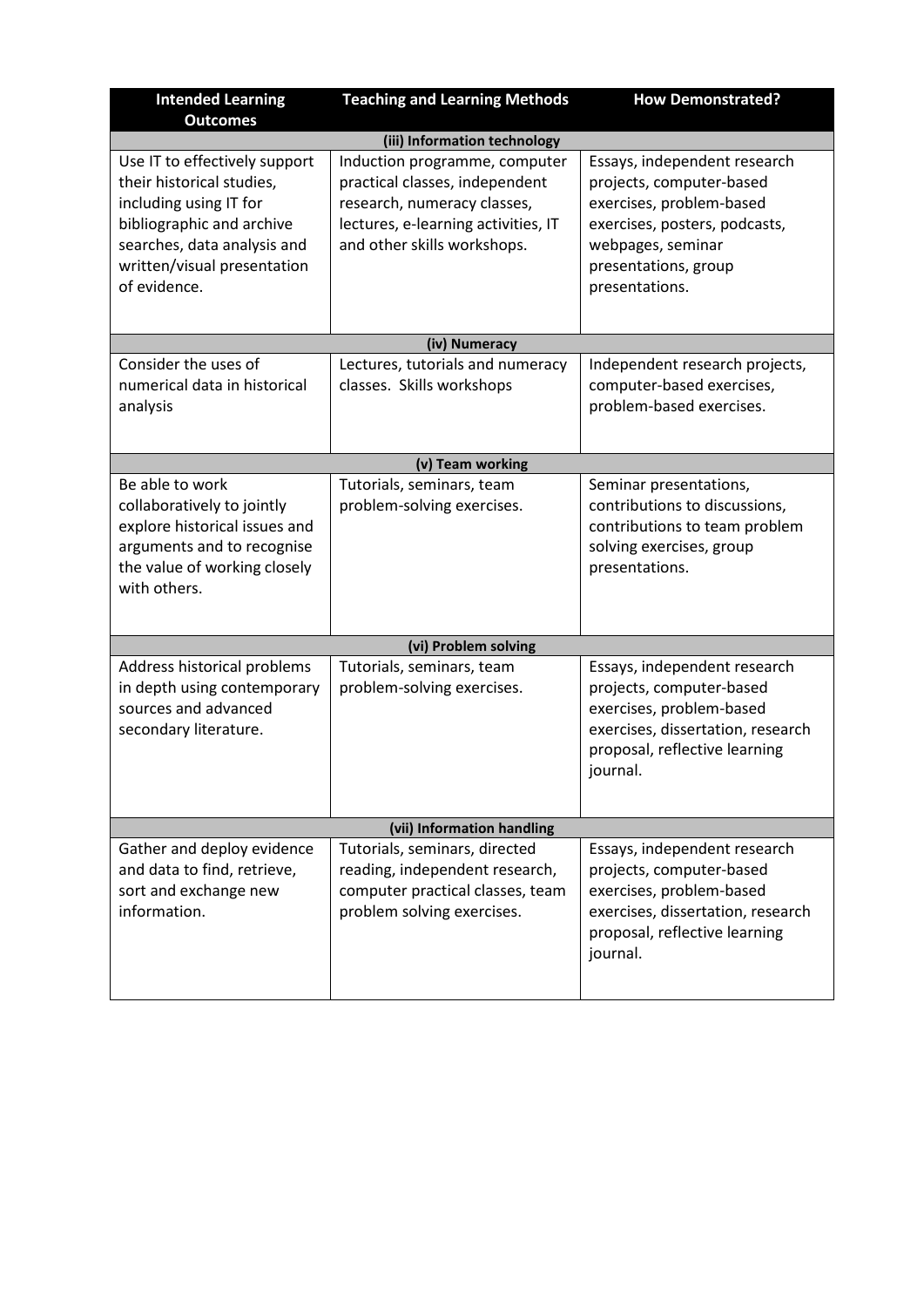| <b>Intended Learning</b>                                                                                                        | <b>Teaching and Learning Methods</b>                                                                                                               | <b>How Demonstrated?</b>                                                                               |
|---------------------------------------------------------------------------------------------------------------------------------|----------------------------------------------------------------------------------------------------------------------------------------------------|--------------------------------------------------------------------------------------------------------|
| <b>Outcomes</b>                                                                                                                 | (viii) Skills for lifelong learning                                                                                                                |                                                                                                        |
| Demonstrate intellectual<br>independence through the<br>setting of research tasks and<br>the solving of historical<br>problems. | All of the above, particularly<br>independent research.                                                                                            | All of the above, particularly the<br>research proposal, reflective<br>learning journal, dissertation. |
| Reflect upon own learning<br>and achievements and plan<br>for personal, educational<br>and career development.                  | Tutorials, career development<br>programmes, resource based<br>learning, personal development<br>planning programme, placement-<br>based learning. | Portfolio, curriculum vitae.                                                                           |

# **Major Pathways Programme**

| <b>Intended Learning</b><br><b>Outcomes</b>                                                                                                                                                | <b>Teaching and Learning</b><br><b>Methods</b>                                                                                                                                                                      | <b>How Demonstrated?</b>                                                                                                                                                                                                                                         |
|--------------------------------------------------------------------------------------------------------------------------------------------------------------------------------------------|---------------------------------------------------------------------------------------------------------------------------------------------------------------------------------------------------------------------|------------------------------------------------------------------------------------------------------------------------------------------------------------------------------------------------------------------------------------------------------------------|
|                                                                                                                                                                                            | (a) Discipline specific knowledge and competencies                                                                                                                                                                  |                                                                                                                                                                                                                                                                  |
|                                                                                                                                                                                            | (i) Mastery of an appropriate body of knowledge                                                                                                                                                                     |                                                                                                                                                                                                                                                                  |
| Demonstrate mastery of an<br>appropriate body of<br>historical knowledge.                                                                                                                  | Lectures, tutorials, seminars,<br>directed reading, independent<br>research, resource-based<br>learning.                                                                                                            | Essays, essay-based<br>examinations, dissertations,<br>seminar presentations,<br>contributions to discussions,<br>problem-based exercises, group<br>oral presentations.                                                                                          |
|                                                                                                                                                                                            | (ii) Understanding and application of key concepts and techniques                                                                                                                                                   |                                                                                                                                                                                                                                                                  |
| Demonstrate understanding<br>of the complexity of<br>reconstructing the past, the<br>problematic and varied<br>nature of historical evidence.<br>Demonstrate a variety of<br>approaches to | Lectures, tutorials, seminars,<br>directed reading, independent<br>research, team problem solving<br>exercises.<br>Tutorials, seminars, independent<br>research, team problem solving<br>exercises, placement-based | Essays, essay-based<br>examinations, seminar<br>presentations, dissertations,<br>contributions to discussions,<br>computer-based exercises,<br>problem-based exercises,<br>portfolio, research proposal,<br>group presentations, reflective<br>learning journal. |
| understanding, constructing<br>and interpreting the past.                                                                                                                                  | learning.                                                                                                                                                                                                           |                                                                                                                                                                                                                                                                  |
| (iii) Critical analysis of key issues                                                                                                                                                      |                                                                                                                                                                                                                     |                                                                                                                                                                                                                                                                  |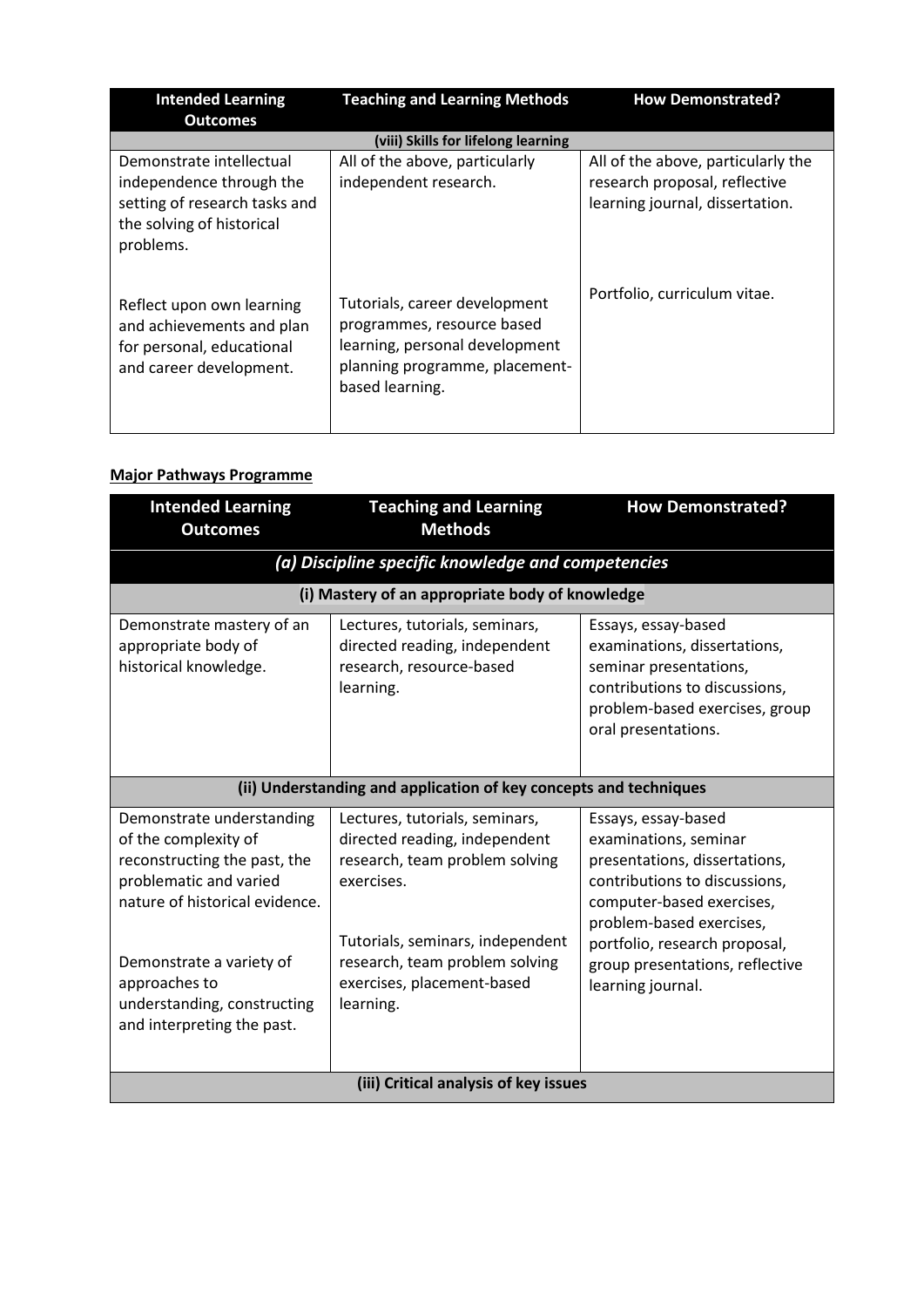| <b>Intended Learning</b><br><b>Outcomes</b>                                                                                                                                                                                          | <b>Teaching and Learning</b><br><b>Methods</b>                                                                                                                                                                                       | <b>How Demonstrated?</b>                                                                                                                                                                                                                           |
|--------------------------------------------------------------------------------------------------------------------------------------------------------------------------------------------------------------------------------------|--------------------------------------------------------------------------------------------------------------------------------------------------------------------------------------------------------------------------------------|----------------------------------------------------------------------------------------------------------------------------------------------------------------------------------------------------------------------------------------------------|
| Compare and analyse the<br>histories of different<br>countries, societies or<br>cultures.                                                                                                                                            | Lectures, tutorials, seminars,<br>directed reading, independent<br>research, team problem solving<br>exercises.                                                                                                                      | Essays, essay-based<br>examinations, seminar<br>presentations, independent<br>research projects, contributions<br>to discussions, problem-based                                                                                                    |
| Analyse historical processes<br>through the assessment of<br>continuity and change over<br>extended time spans.                                                                                                                      | Tutorials, seminars, directed<br>reading, independent research,<br>team problem solving exercises.                                                                                                                                   | exercises, group oral<br>presentations.                                                                                                                                                                                                            |
| Reflect critically on the<br>nature of history as a<br>discipline.                                                                                                                                                                   | Tutorials, seminars, directed<br>reading, independent research,<br>team problem solving exercises.                                                                                                                                   |                                                                                                                                                                                                                                                    |
|                                                                                                                                                                                                                                      | (iv) Clear and concise presentation of material                                                                                                                                                                                      |                                                                                                                                                                                                                                                    |
| Present historical problems<br>and arguments in a variety of<br>written and oral formats.                                                                                                                                            | Tutorials, seminars, directed<br>reading, independent research,<br>team problem solving exercises,<br>IT and other skills workshops.                                                                                                 | Writing tasks, seminar<br>presentations, contributions to<br>discussions, group oral<br>presentations, posters, podcasts,<br>webpages, research proposal,<br>reflective learning journal.                                                          |
|                                                                                                                                                                                                                                      | (v) Critical appraisal of evidence with appropriate insight                                                                                                                                                                          |                                                                                                                                                                                                                                                    |
| Develop and sustain<br>historical arguments,<br>formulating appropriate<br>questions and utilizing<br>evidence.<br>Read, analyse, and reflect<br>critically and contextually<br>upon historical texts and<br>other source materials. | Tutorials, seminars, directed<br>reading, independent research,<br>team problem solving exercises.<br>Tutorials, seminars, directed<br>reading, independent research,<br>computer-aided learning, team<br>problem solving exercises. | Essays, essay-based<br>examinations, seminar<br>presentations, independent<br>research projects, contributions<br>to discussions, problem-based<br>exercises, group oral<br>presentations, research<br>proposals, reflective learning<br>journals. |
| (vi) Other discipline specific competencies                                                                                                                                                                                          |                                                                                                                                                                                                                                      |                                                                                                                                                                                                                                                    |
| Design, research and present<br>a sustained and<br>independently conceived<br>piece of historical writing.                                                                                                                           | Lectures, e-learning activities,<br>Independent research,<br>Masterclasses, supervisions.                                                                                                                                            | Independent research projects,<br>Dissertations, research proposals,<br>reflective learning journals                                                                                                                                               |
| (b) Transferable skills                                                                                                                                                                                                              |                                                                                                                                                                                                                                      |                                                                                                                                                                                                                                                    |
| (i) Oral communication                                                                                                                                                                                                               |                                                                                                                                                                                                                                      |                                                                                                                                                                                                                                                    |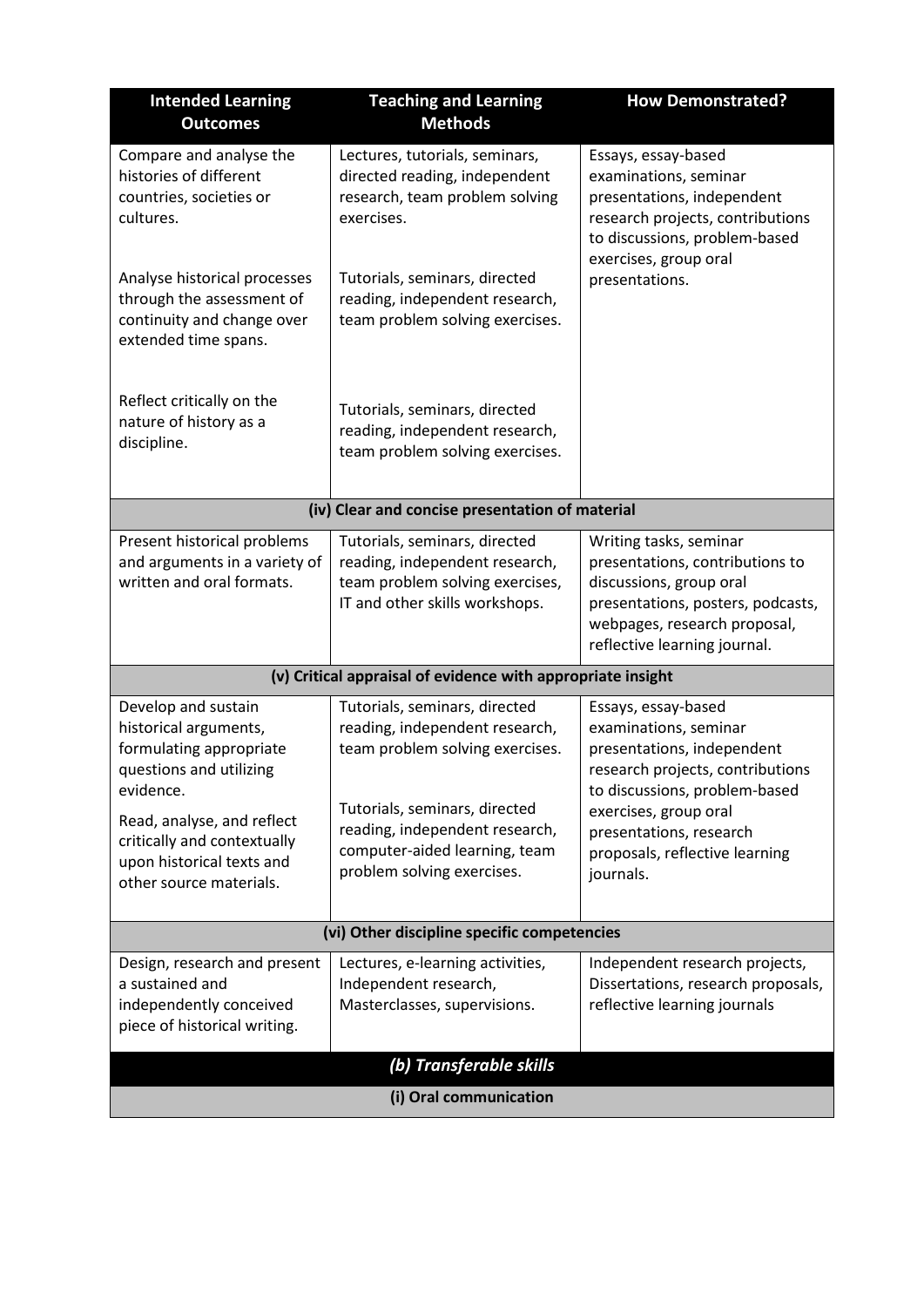| <b>Intended Learning</b><br><b>Outcomes</b>                                                                                                                                                     | <b>Teaching and Learning</b><br><b>Methods</b>                                                                                        | <b>How Demonstrated?</b>                                                                                                                                                             |
|-------------------------------------------------------------------------------------------------------------------------------------------------------------------------------------------------|---------------------------------------------------------------------------------------------------------------------------------------|--------------------------------------------------------------------------------------------------------------------------------------------------------------------------------------|
| Demonstrate clarity, fluency<br>and coherence in oral<br>expression of historical<br>issues.<br>Participate effectively as a<br>historian in group<br>discussions.                              | Seminars, tutorials, team<br>problem solving exercises.<br>Seminars, tutorials, team<br>problem solving exercises.                    | Seminar presentations,<br>contributions to discussions, oral<br>group presentations, podcasts,<br>poster presentations.                                                              |
|                                                                                                                                                                                                 | (ii) Written communication                                                                                                            |                                                                                                                                                                                      |
| Develop and sustain<br>historical arguments in a<br>variety of literary forms.<br>Demonstrate clarity, fluency<br>and coherence in written<br>expression of historical<br>issues.               | Seminars, tutorials, team<br>problem-solving exercises.<br>Seminars, tutorials, independent<br>research.                              | Essays, essay-based<br>examinations, seminar<br>presentations, independent<br>research projects, dissertations,<br>research proposals, reflective<br>learning journals, webpages.    |
|                                                                                                                                                                                                 | (iii) Information technology                                                                                                          |                                                                                                                                                                                      |
| Use IT to effectively support<br>their historical studies,<br>including using IT for<br>bibliographic and archive<br>searches, data analysis and<br>written/visual presentation<br>of evidence. | Induction programme, lectures,<br>e-learning activities, independent<br>research, numeracy classes, IT<br>and other skills workshops. | Essays, independent research<br>projects, computer-based<br>exercises, problem-based<br>exercises, posters, podcasts,<br>webpages, seminar<br>presentations, group<br>presentations. |
|                                                                                                                                                                                                 | (iv) Numeracy                                                                                                                         |                                                                                                                                                                                      |
| Consider the uses of<br>numerical data in historical<br>analysis                                                                                                                                | Lectures, tutorials and numeracy<br>classes. Skills workshops                                                                         | Independent research projects,<br>computer-based exercises,<br>problem-based exercises.                                                                                              |
| (v) Team working                                                                                                                                                                                |                                                                                                                                       |                                                                                                                                                                                      |
| Be able to work<br>collaboratively to jointly<br>explore historical issues and<br>arguments and to recognise<br>the value of working closely<br>with others.                                    | Tutorials, seminars, team<br>problem-solving exercises.                                                                               | Seminar presentations,<br>contributions to discussions,<br>contributions to team problem<br>solving exercises, group<br>presentations.                                               |
|                                                                                                                                                                                                 | (vi) Problem solving                                                                                                                  |                                                                                                                                                                                      |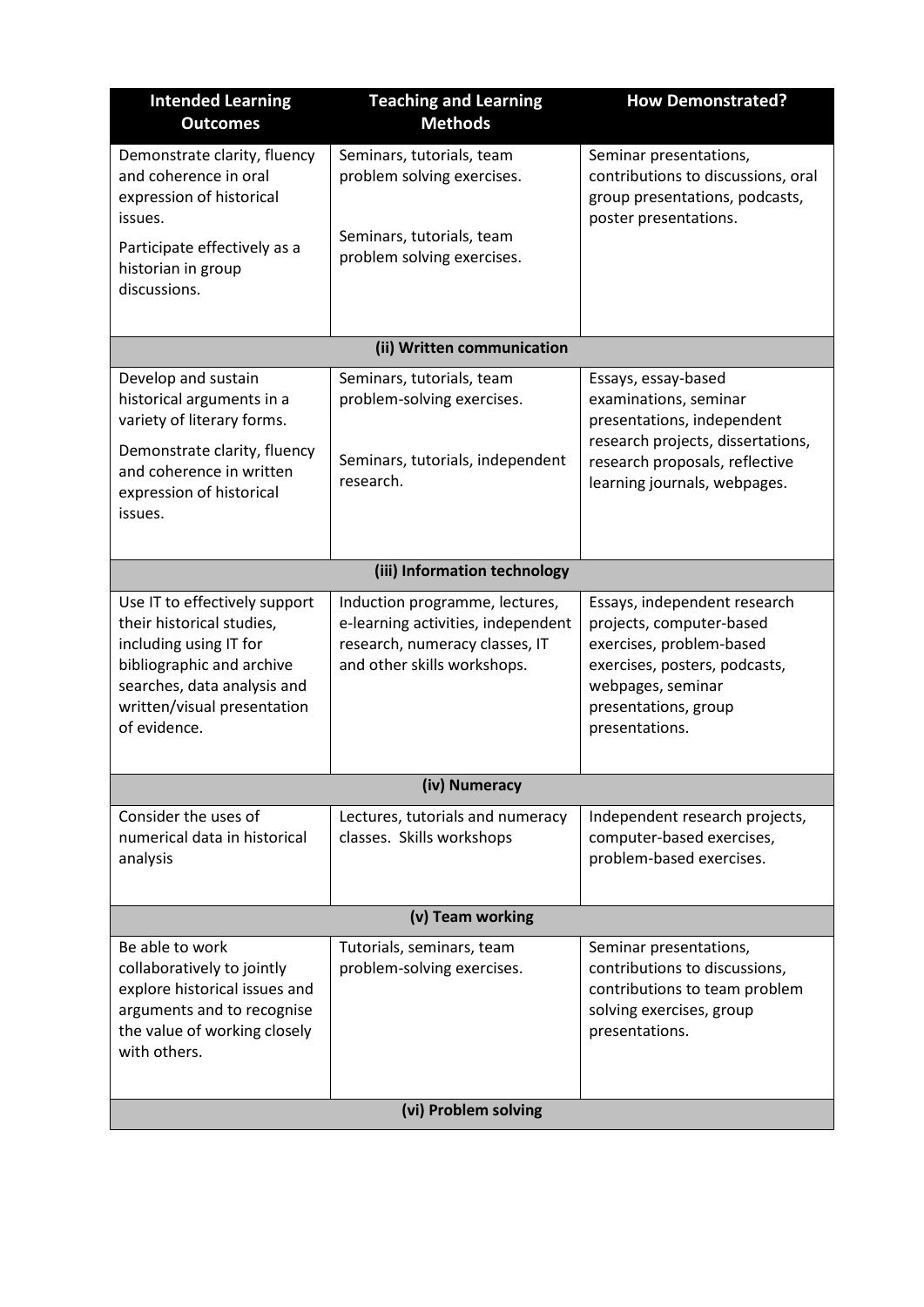| <b>Intended Learning</b><br><b>Outcomes</b>                                                                                     | <b>Teaching and Learning</b><br><b>Methods</b>                                                                                                     | <b>How Demonstrated?</b>                                                                                                                                               |
|---------------------------------------------------------------------------------------------------------------------------------|----------------------------------------------------------------------------------------------------------------------------------------------------|------------------------------------------------------------------------------------------------------------------------------------------------------------------------|
| Address historical problems<br>in depth using contemporary<br>sources and advanced<br>secondary literature.                     | Tutorials, seminars, team<br>problem-solving exercises.                                                                                            | Essays, independent research<br>projects, computer-based<br>exercises, problem-based<br>exercises, dissertation, research<br>proposal, reflective learning<br>journal. |
|                                                                                                                                 | (vii) Information handling                                                                                                                         |                                                                                                                                                                        |
| Gather and deploy evidence<br>and data to find, retrieve,<br>sort and exchange new<br>information.                              | Tutorials, seminars, directed<br>reading, independent research,<br>computer practical classes, team<br>problem solving exercises.                  | Essays, independent research<br>projects, computer-based<br>exercises, problem-based<br>exercises, dissertation, research<br>proposal, reflective learning<br>journal. |
|                                                                                                                                 | (viii) Skills for lifelong learning                                                                                                                |                                                                                                                                                                        |
| Demonstrate intellectual<br>independence through the<br>setting of research tasks and<br>the solving of historical<br>problems. | All of the above, particularly<br>Independent research.                                                                                            | All of the above, particularly the<br>Research proposal, reflective<br>learning journal dissertation.<br>Portfolio, curriculum vitae.                                  |
| Reflect upon own learning<br>and achievements and plan<br>for personal, educational<br>and career development.                  | Tutorials, career development<br>programmes, resource based<br>learning, personal development<br>planning programme, placement-<br>based learning. |                                                                                                                                                                        |

# **Minor Pathways Programme**

| <b>Intended Learning</b><br><b>Outcomes</b>                              | <b>Teaching and Learning</b><br><b>Methods</b>                                                          | <b>How Demonstrated?</b>                                                                                                                                |  |
|--------------------------------------------------------------------------|---------------------------------------------------------------------------------------------------------|---------------------------------------------------------------------------------------------------------------------------------------------------------|--|
|                                                                          | (a) Discipline specific knowledge and competencies                                                      |                                                                                                                                                         |  |
| (i) Mastery of an appropriate body of knowledge                          |                                                                                                         |                                                                                                                                                         |  |
| Demonstrate mastery of an<br>appropriate body of<br>historical knowledge | Lectures, tutorials, seminars,<br>directed reading, independent<br>research, resource-based<br>learning | Essays, essay-based<br>examinations, seminar<br>presentations, contributions to<br>discussions, problem-based<br>exercises, group oral<br>presentations |  |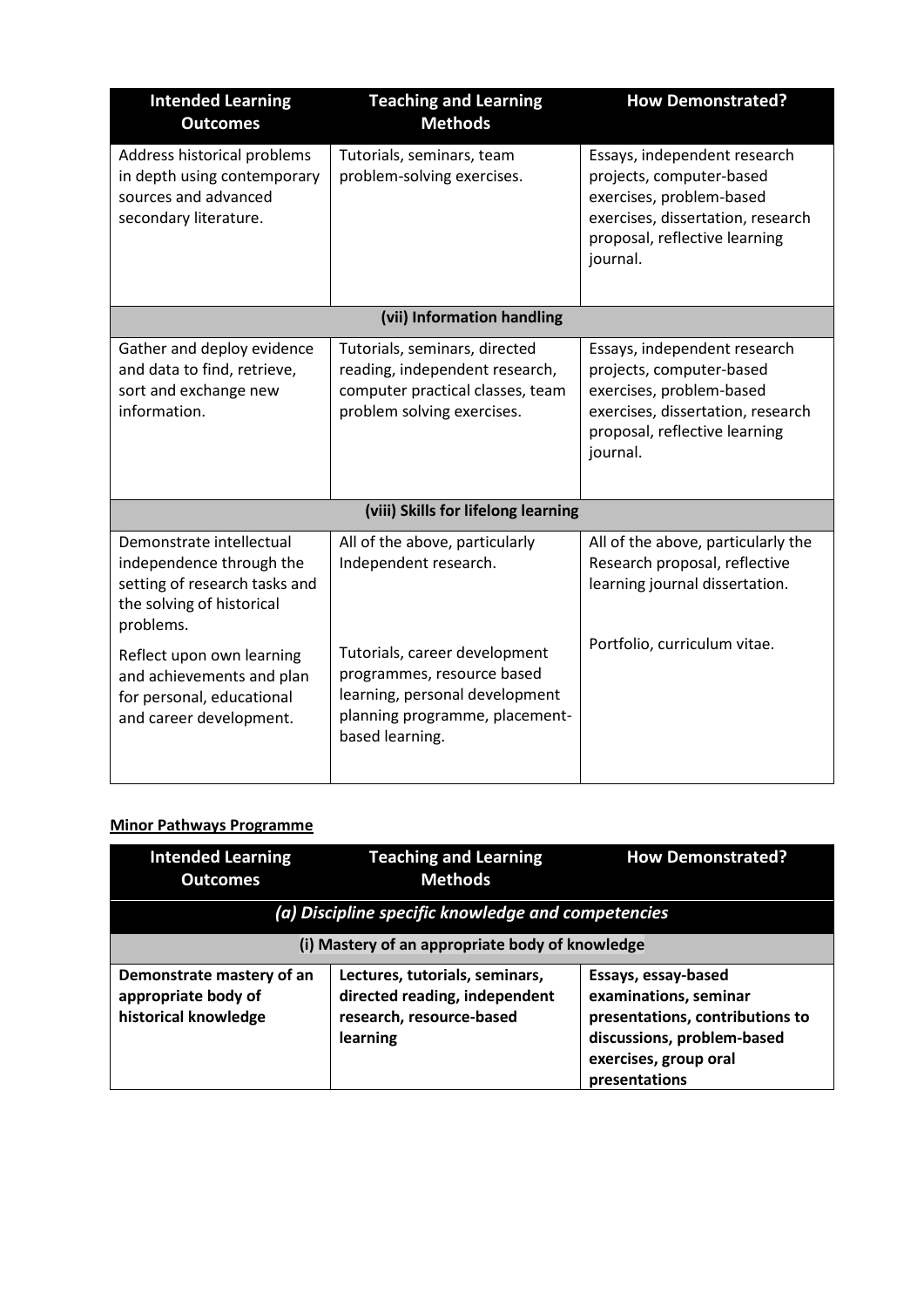| <b>Intended Learning</b>                                                                                                                                                                     | <b>Teaching and Learning</b>                                                                                                       | <b>How Demonstrated?</b>                                                                                                                                                                                                           |
|----------------------------------------------------------------------------------------------------------------------------------------------------------------------------------------------|------------------------------------------------------------------------------------------------------------------------------------|------------------------------------------------------------------------------------------------------------------------------------------------------------------------------------------------------------------------------------|
| <b>Outcomes</b>                                                                                                                                                                              | <b>Methods</b>                                                                                                                     |                                                                                                                                                                                                                                    |
|                                                                                                                                                                                              | (ii) Understanding and application of key concepts and techniques                                                                  |                                                                                                                                                                                                                                    |
| <b>Demonstrate understanding</b><br>of the complexity of<br>reconstructing the past, the<br>problematic and varied<br>nature of historical<br>evidence.                                      | Lectures, tutorials, seminars,<br>directed reading, independent<br>research, team problem solving<br>exercises.                    | Essays, essay-based<br>examinations, seminar<br>presentations, contributions to<br>discussions, problem-based<br>exercises.                                                                                                        |
| Demonstrate a variety of<br>approaches to<br>understanding, constructing<br>and interpreting the past                                                                                        | Tutorials, seminars,<br>independent research, team<br>problem-solving exercises.                                                   | Essays, essay-based<br>examinations, seminar<br>presentations, contributions to<br>discussions, problem-based<br>exercises, reflective learning<br>journal.                                                                        |
|                                                                                                                                                                                              | (iii) Critical analysis of key issues                                                                                              |                                                                                                                                                                                                                                    |
| <b>Analyse historical processes</b><br>through the assessment of<br>continuity and change over<br>extended time spans.<br>Reflect critically on the<br>nature of history as a<br>discipline. | Lectures, tutorials, seminars,<br>directed reading.<br>Tutorials, seminars, directed<br>reading, team problem-solving<br>exercises | Essays, essay-based<br>examinations, seminar<br>presentations, contributions to<br>discussions.<br>Essays, essay-based<br>examinations, seminar<br>presentations, contributions to<br>discussions, reflective learning<br>journal. |
|                                                                                                                                                                                              | (iv) Clear and concise presentation of material                                                                                    |                                                                                                                                                                                                                                    |
| <b>Present historical problems</b><br>and arguments in a variety<br>of written and oral formats                                                                                              | Tutorials, seminars, directed<br>reading                                                                                           | <b>Writing tasks, seminar</b><br>presentations, contributions to<br>discussions, poster<br>presentations, reflective learning<br>journal.                                                                                          |
|                                                                                                                                                                                              | (v) Critical appraisal of evidence with appropriate insight                                                                        |                                                                                                                                                                                                                                    |
| Develop and sustain<br>historical arguments,<br>formulating appropriate<br>questions and utilising<br>evidence.                                                                              | Tutorials, seminars, directed<br>reading.                                                                                          | Essays, essay-based<br>examinations, seminar<br>presentations, contributions to<br>discussions, reflective learning<br>journals, source based exercises.                                                                           |
| Read, analyse and reflect<br>critically and contextually<br>upon historical texts and<br>other source materials.                                                                             | Tutorials, seminars, directed<br>reading                                                                                           |                                                                                                                                                                                                                                    |
| (vi) Other discipline specific competencies                                                                                                                                                  |                                                                                                                                    |                                                                                                                                                                                                                                    |
| N/A                                                                                                                                                                                          |                                                                                                                                    |                                                                                                                                                                                                                                    |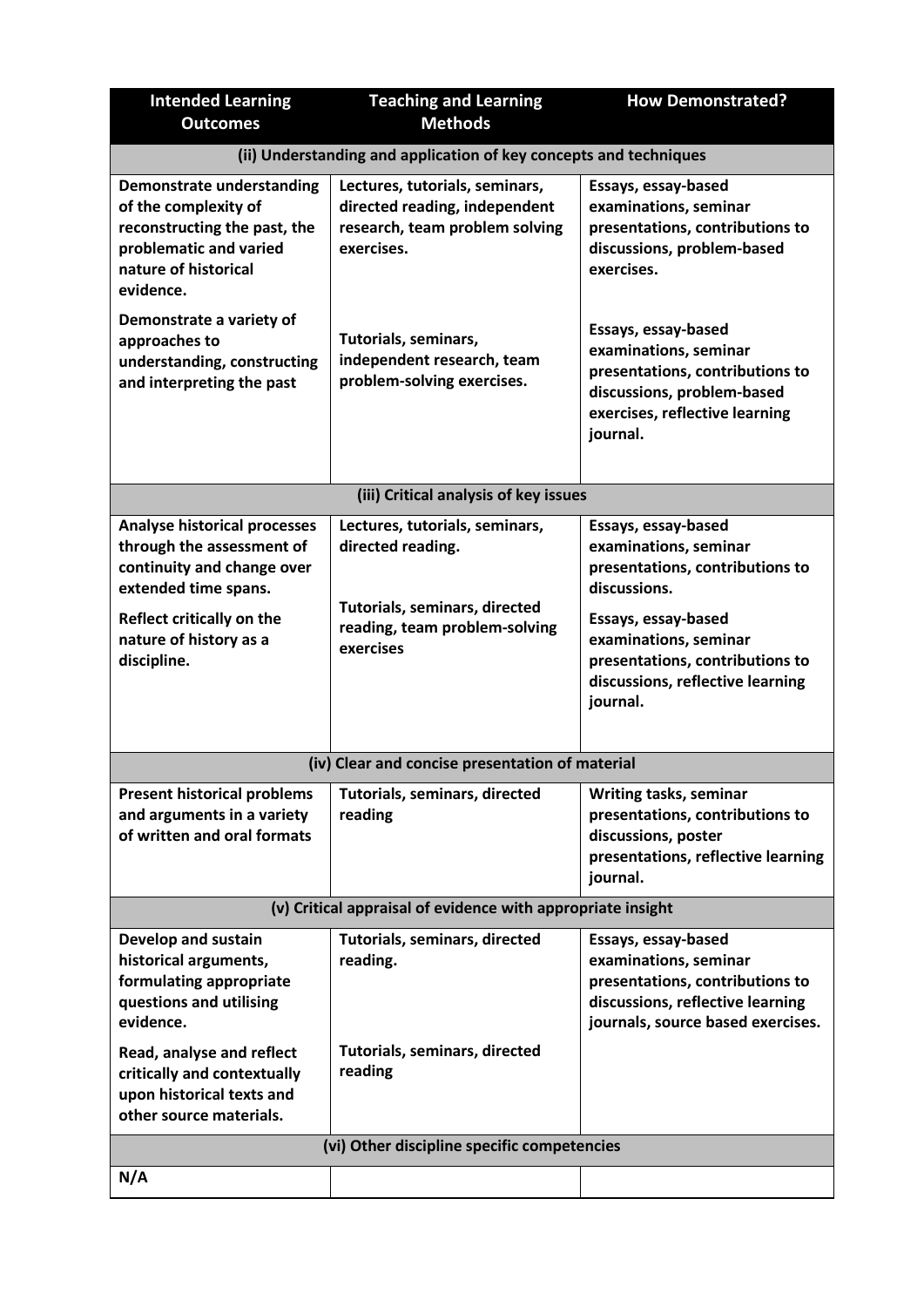| <b>Intended Learning</b><br><b>Outcomes</b>                                                                                                                                                      | <b>Teaching and Learning</b><br><b>Methods</b>                                 | <b>How Demonstrated?</b>                                                                        |
|--------------------------------------------------------------------------------------------------------------------------------------------------------------------------------------------------|--------------------------------------------------------------------------------|-------------------------------------------------------------------------------------------------|
|                                                                                                                                                                                                  |                                                                                |                                                                                                 |
|                                                                                                                                                                                                  | (b) Transferable skills                                                        |                                                                                                 |
|                                                                                                                                                                                                  | (i) Oral communication                                                         |                                                                                                 |
| Demonstrate clarity, fluency<br>and coherence in oral<br>expression of historical<br>issues.<br>Participate effectively in                                                                       | Seminars, tutorials.<br>Seminars, tutorials.                                   | Seminars, presentations,<br>contributions to discussions,<br>poster presentations.              |
| group discussions.                                                                                                                                                                               |                                                                                |                                                                                                 |
|                                                                                                                                                                                                  | (ii) Written communication                                                     |                                                                                                 |
| <b>Develop and sustain</b><br>historical arguments in a<br>variety of literary forms.<br>Demonstrate clarity, fluency<br>and coherence in written<br>expression of historical<br>issues.         | Seminars, tutorials.<br>Seminars, tutorials.                                   | Essays, essay-based<br>examinations, seminar<br>presentations, reflective learning<br>journals. |
|                                                                                                                                                                                                  | (iii) Information technology                                                   |                                                                                                 |
| Use IT to effectively support<br>their historical studies,<br>including using IT for<br>bibliographic and archive<br>searches, data analysis and<br>written/virtual presentation<br>of evidence. | Induction, lectures, IT and other<br>skills workshops.                         | Essays, posters, seminar<br>presentations, problem based<br>exercises.                          |
|                                                                                                                                                                                                  | (vi) Problem solving                                                           |                                                                                                 |
| <b>Address historical problems</b><br>in depth using<br>contemporary sources and<br>advanced secondary<br>literature.                                                                            | Tutorials, seminars, team<br>problem-solving exercises.                        | Essays, problem-based exercises,<br>reflective learning journal                                 |
|                                                                                                                                                                                                  | (vii) Information handling                                                     |                                                                                                 |
| <b>Gather and deploy evidence</b><br>and data to find, retrieve,<br>sort and exchange new<br>information                                                                                         | Tutorials, seminars, directed<br>reading, team problem solving<br>exercises.   | Essays, problem-based exercises,<br>reflective learning journal                                 |
|                                                                                                                                                                                                  | (viii) Skills for lifelong learning                                            |                                                                                                 |
| <b>Reflect upon own learning</b><br>and achievements and plan<br>for personal, educational<br>and career development.                                                                            | <b>Tutorials, career development</b><br>programmes, resource-based<br>learning | Portfolio, curriculum vitae.                                                                    |

**10. Progression points:**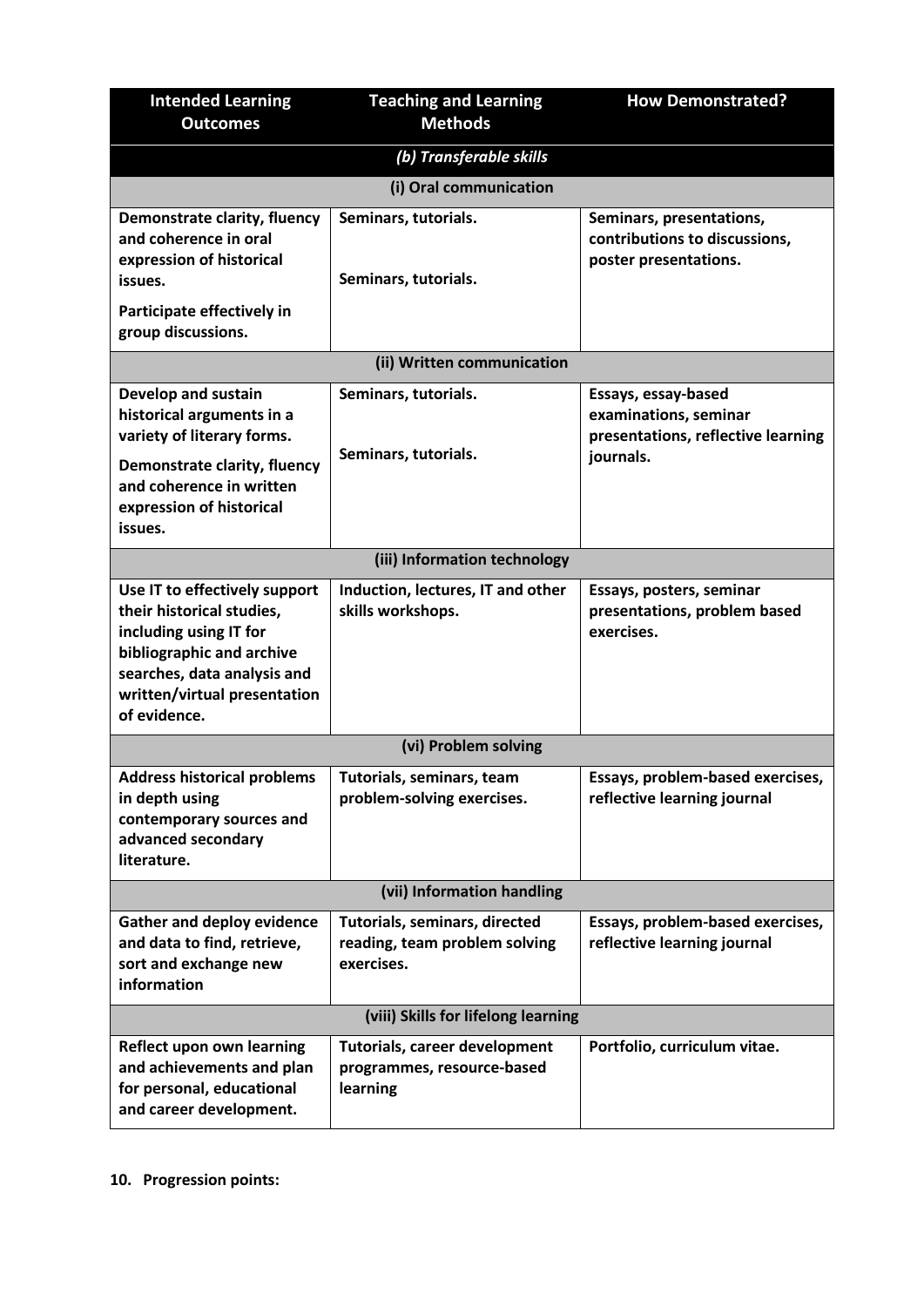In cases where a student has failed to meet a requirement to progress he or she will be required to withdraw from the course.

For HS coded modules, certain modules include qualifying elements which students have to pass in order to obtain credits for the module. Please refer to individual module specification forms for further information.

## **11. Scheme of Assessment**

Undergraduate scheme of assessment, follows the standard scheme of award and classification set out in [Senate Regulation 5.](http://www.le.ac.uk/senate-regulation5)

## **12. Special features:**

The School of History, Politics and International Relations includes one of the largest groups of historians in the UK. It is rated excellent for teaching by TQA and 85% of its output was judged at 4\* and 3\* standard in REF 2014 (the highest proportion in the UK). The student's learning experience is enhanced by the School's strong commitment to developing synergy between its research and teaching activities, as, for instance, in its active participation in the East Midlands Centre for History Teaching and Learning. The BA History programme combines a strong structure of core modules with optionality at all levels of the curriculum; this stretches students intellectually while also allowing them to follow particular historical interests and their intellectual curiosity, maximising their active engagement with their learning from the very beginning of their degree. The diversity of assessment methods used allows students to demonstrate abilities in a variety of formats, as well as equipping students with a range of IT, communication, and other transferrable skills to an advanced level.

## **13. Indications of programme quality**

The programme has been consistently praised by external examiners for its geographical and chronological breadth.

### **14. External Examiner(s) reports**

The details of the External Examiner(s) for this programme and the most recent External Examiners' reports for this programme can be found [here.](https://exampapers.le.ac.uk/xmlui/) For the major/minor variant of this programme, these are to be included following receipt of first report.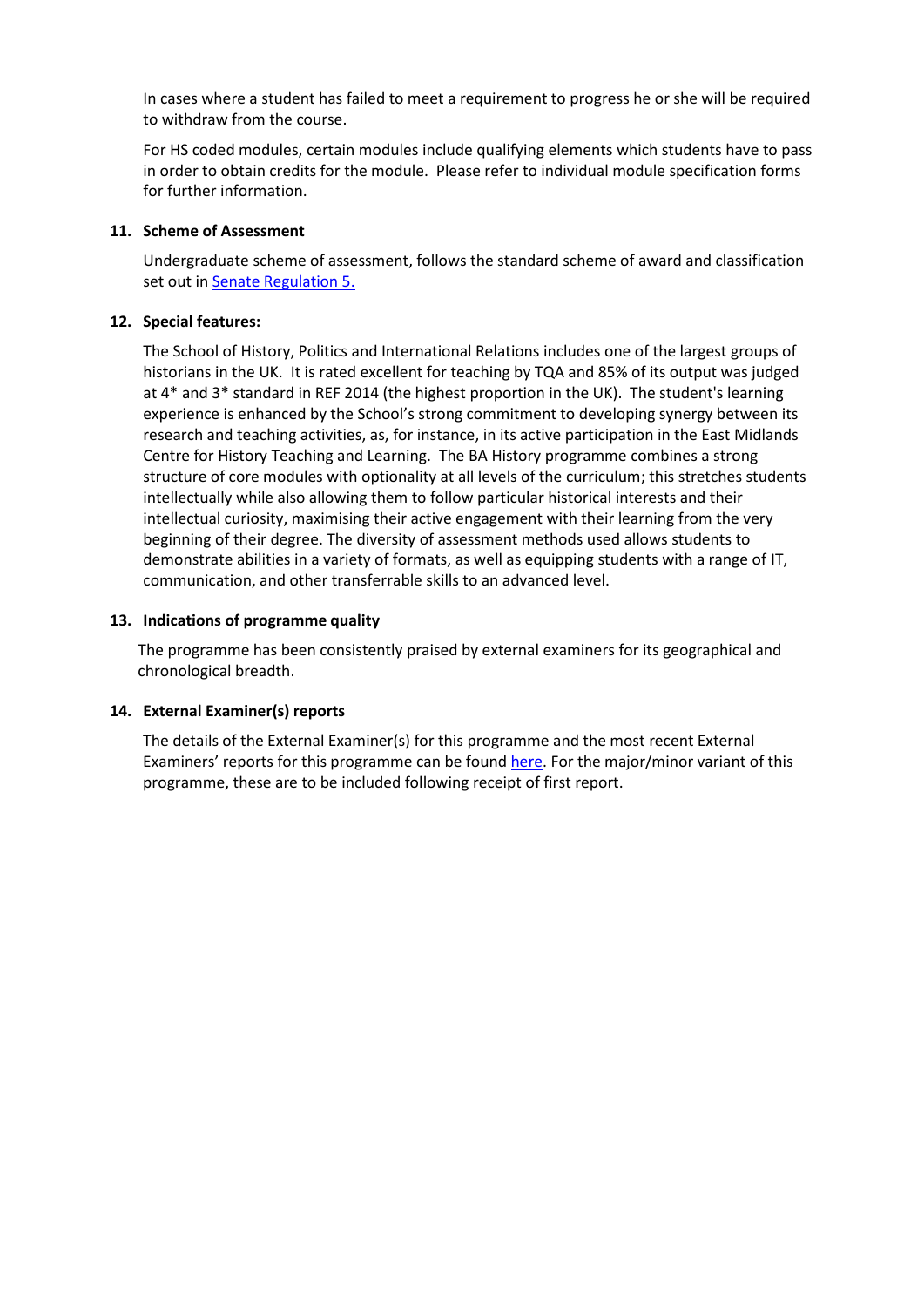# **Appendix 1: Programme structure (programme regulations**

# *1. Single Pathways Module Structure*

## **FIRST YEAR MODULES**

## **SEMESTER 1**

| <b>Core Modules</b>     |                                                                                      | <b>Credits</b> |
|-------------------------|--------------------------------------------------------------------------------------|----------------|
| HS1000                  | <b>Making History</b>                                                                | 30             |
| HS1001                  | Barbarism and Civilisation: Medieval and Early Modern<br>Europe                      | 15             |
| HS1002                  | The Shock of the Modern                                                              | 15             |
|                         | <b>Semester</b><br><b>Total</b>                                                      | 60             |
|                         | <b>SEMESTER 2</b>                                                                    |                |
| <b>Core Module</b>      |                                                                                      | <b>Credits</b> |
| HS1100                  | People and Places                                                                    | 30             |
| <b>Optional Module:</b> |                                                                                      |                |
|                         | 30 credits of approved History modules                                               |                |
| HS1012                  | Global History: Connections And Cultures In A Changing World, 1750 to<br>the Present | (15)           |
| HS1013                  | Great Britain: The State We're In                                                    | (15)           |
| AM1004                  | US History since 1877                                                                | (15)           |
| HS1016                  | Europe 1861-1991: Emancipation and Subjugation                                       | (15)           |
|                         | <b>Semester</b><br><b>Total</b>                                                      | 60             |

## **SECOND YEAR MODULES**

#### **SEMESTER 1**

| <b>Core Modules</b>     |                                                                  | <b>Credits</b> |
|-------------------------|------------------------------------------------------------------|----------------|
| HS2400                  | Perceiving the Past                                              | 30             |
| <b>Optional Modules</b> |                                                                  | <b>Credits</b> |
|                         | 15 credits of approved History varieties options:                | 15             |
| HS2232                  | <b>Religious History</b>                                         | (15)           |
| HS2237                  | All Bourgeois Now? Class in History                              | (15)           |
| HS2238                  | <b>Global Cities</b>                                             | (15)           |
|                         | 15 credits of approved History options                           | 15             |
| AM2016                  | Americas Plural: Latin America and the United States             | (15)           |
| HS2301                  | Anglo-Saxon England to Alfred                                    | (15)           |
| HS2307                  | Madness, Monarchy and Politics in Georgian England               | (15)           |
| HS2328                  | Jack-the-Ripper: Popular Culture and Policing in Victorian Times | (15)           |
| HS2348                  | Rise and Fall of the Soviet Union                                | (15)           |
| HS2349                  | Stormtroopers, Arrow Cross and Iron Guard                        | (15)           |
|                         | Semester total                                                   | 60             |

**SEMESTER 2**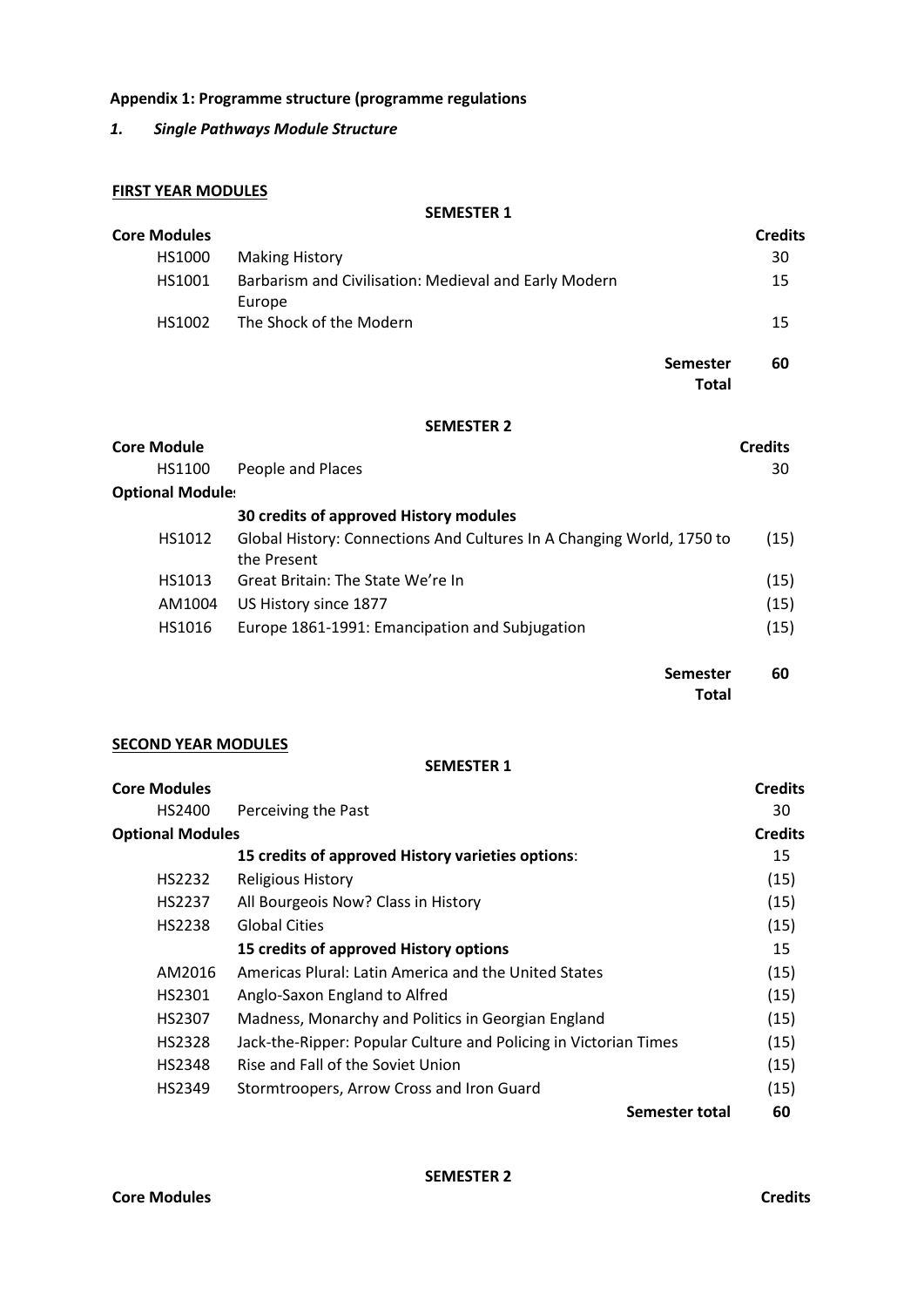| HS2500<br><b>Optional Modules</b> | The Historian's Craft                                                           | 30<br><b>Credits</b> |
|-----------------------------------|---------------------------------------------------------------------------------|----------------------|
|                                   | 15 credits of approved History varieties options:                               | 15                   |
| HS2231                            | <b>Gender History</b>                                                           | (15)                 |
| HS2234                            | Race and Ethnicity                                                              | (15)                 |
| HS2236                            | <b>Histories of Violence</b>                                                    | (15)                 |
|                                   | 15 credits of approved History options:                                         | 15                   |
| HS2027                            | The Latin World: Ancient, Medieval and Modern                                   | (15)                 |
| HS2302                            | Blood, Position and Power: The Nobility of Later Medieval England,<br>1066-1485 | (15)                 |
| HS2311                            | Domestic Revolutions: Women, Men and the Family in American<br>History          | (15)                 |
| HS2329                            | World Connected: Welfare, Economy and Government since 1945                     | (15)                 |
| HS2346                            | Slavery, the Civil War and Reconstruction in the United States                  | (15)                 |
| HS2353                            | Enter the Dragon: Modern Chinese History, 1839-1989                             | (15)                 |
| HS2360                            | History in the Classroom                                                        | (15)                 |
| HS2802                            | Heritage Field Project                                                          | (15)                 |

**Semester Total 60**

**Note:** In place of one Option, students may take a non-historical module from another discipline, subject to approval by the Head of School (anyone interested in this possibility should first discuss it with the Director of Undergraduate Studies (History)).

## **THIRD YEAR MODULES**

*Students in their third year take two 45 credit year-long modules and a 15 credit option in each semester*

|               | Modules spanning the whole year (semesters one and two)                                             | <b>Credits</b> |
|---------------|-----------------------------------------------------------------------------------------------------|----------------|
| Core          |                                                                                                     |                |
| modules       |                                                                                                     |                |
| HS3510        | Dissertation                                                                                        | 45             |
|               | One 45 credit special subject chosen from the following:                                            | 45             |
| <b>HS3768</b> | The British Antislavery Movement, 1787-1833                                                         | (45)           |
| HS3769        | The Holocaust: Genocide in Europe                                                                   | (45)           |
| HS3771        | After Hitler: Society, Culture and The Politics of The Nazi Past in The<br>Two Germanies, 1945-1990 | (45)           |
| HS3772        | The Age of Bede and Alcuin: Anglo-Saxon Northumbria and Mercia in<br>the 7th and 8th Centuries      | (45)           |
| HS3773        | Beauty, Sex & Science: Whose Body is it Anyway c.1550-2015?                                         | (45)           |
| HS3776        | How Soon is Now? A Social History of Urban England, 1945-1985                                       | (45)           |
| HS3777        | The Presidency of Franklin D. Roosevelt                                                             | (45)           |
| HS3778        | Church, State and Belief in Soviet Russia, 1941-1991                                                | (45)           |
|               | Total                                                                                               | 90             |
|               | <b>SEMESTER 1</b>                                                                                   |                |
|               | 15 credits of approved History options:                                                             | 15             |
| HS3634        | The USA and the Vietnam War                                                                         | (15)           |
| HS3646        | Fourteenth Century Crisis in England? Politics and Society 1297-1413                                | (15)           |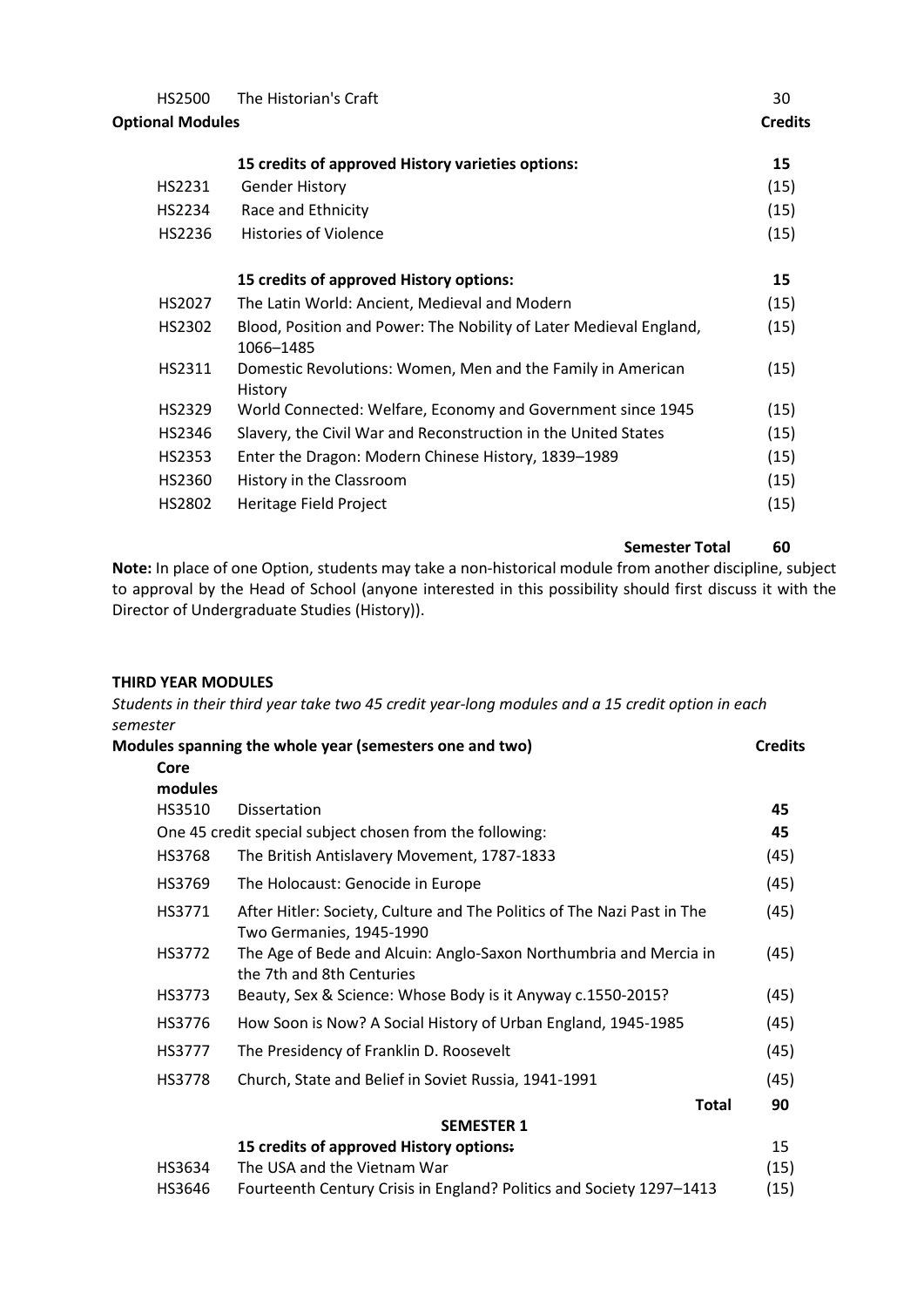| HS3662 | Crime and Punishment in African-American History                | (15) |
|--------|-----------------------------------------------------------------|------|
| HS3678 | Food, Diet and Health in Early Modern Europe                    | (15) |
| HS3689 | When Two Dragons Fight: China and Japan at War in the Twentieth | (15) |
|        | Century                                                         | (15) |
| HS3694 | Diasporas and Migrations in the Modern World                    | (15) |
| HS3808 | Gender, Crime and Deviance in Eighteenth-Century Britain        | (15) |
|        |                                                                 |      |

**Semester Total 60**

#### **SEMESTER 2 Credits**

|  | г | Ш |
|--|---|---|

|        | 15 credits of approved History options:                                                                             | 15   |
|--------|---------------------------------------------------------------------------------------------------------------------|------|
| HS3691 | Indigenous Peoples of the Americas, c. 1350-1650                                                                    | (15) |
| HS3696 | The Medieval Natural World                                                                                          | (15) |
| HS3699 | From Empire to Nation: Modern South Asia, c. 1857-1947                                                              | (15) |
| HS3680 | Women in American Society from Civil War to First World War                                                         | (15) |
| HS3614 | The Imperial Economy: Britain and the Wider World 1815-1914                                                         | (15) |
| HS3681 | Clothing and Fashion in Historical Perspective: Case Studies of Modern<br>European Fashion in Transnational Context | (15) |
| HS3620 | What Difference Did the War Make? British Society and the Great War                                                 | (15) |

### **Semester Total 60**

**Note:** In place of one Option, students may take a non-historical module from another discipline, subject to approval by the Head of School (anyone interested in this possibility should first discuss it with the Director of Undergraduate Studies (History)).

### **BA History with Year Abroad**

The above four-year degree is also available. Students may only enter the four-year variant of the relevant three-year programme by transferring at the end of the first-year and on the recommendation of the heads of the divisions concerned. Transfer is conditional on successful completion of first-year modules. The programme structure is as for first, second and final year modules for the three-year programme (above). The third year is spent abroad at an approved partner institution. In order to proceed to the fourth year of the course students must pass their year abroad. The year abroad does not otherwise count towards the final classification of the degree.

The programme is assessed as a Four Year Programme with a year out, with the year abroad treated as the 'year out'. The year out does not count towards the final classification, but a student must pass all modules taken during the year abroad to proceed to the final year of the programme. The second and fourth years are used in determining the degree class, according to the standard scheme for three-year programmes.

Degrees will be classified using the same scheme as for three-year programmes.

**To take part in the History Erasmus programme students must pass all modules in years 1 and 2, and achieve a minimum average mark of 60 in year 2. They must also have learned the language of the destination country, providing the Office with a language certificate as evidence of satisfactory completion of training through the 'Languages at Leicester scheme' or an appropriate alternative. Failure to meet these criteria will lead to the School recommending transfer to the 3-year degree which the student would otherwise have taken.**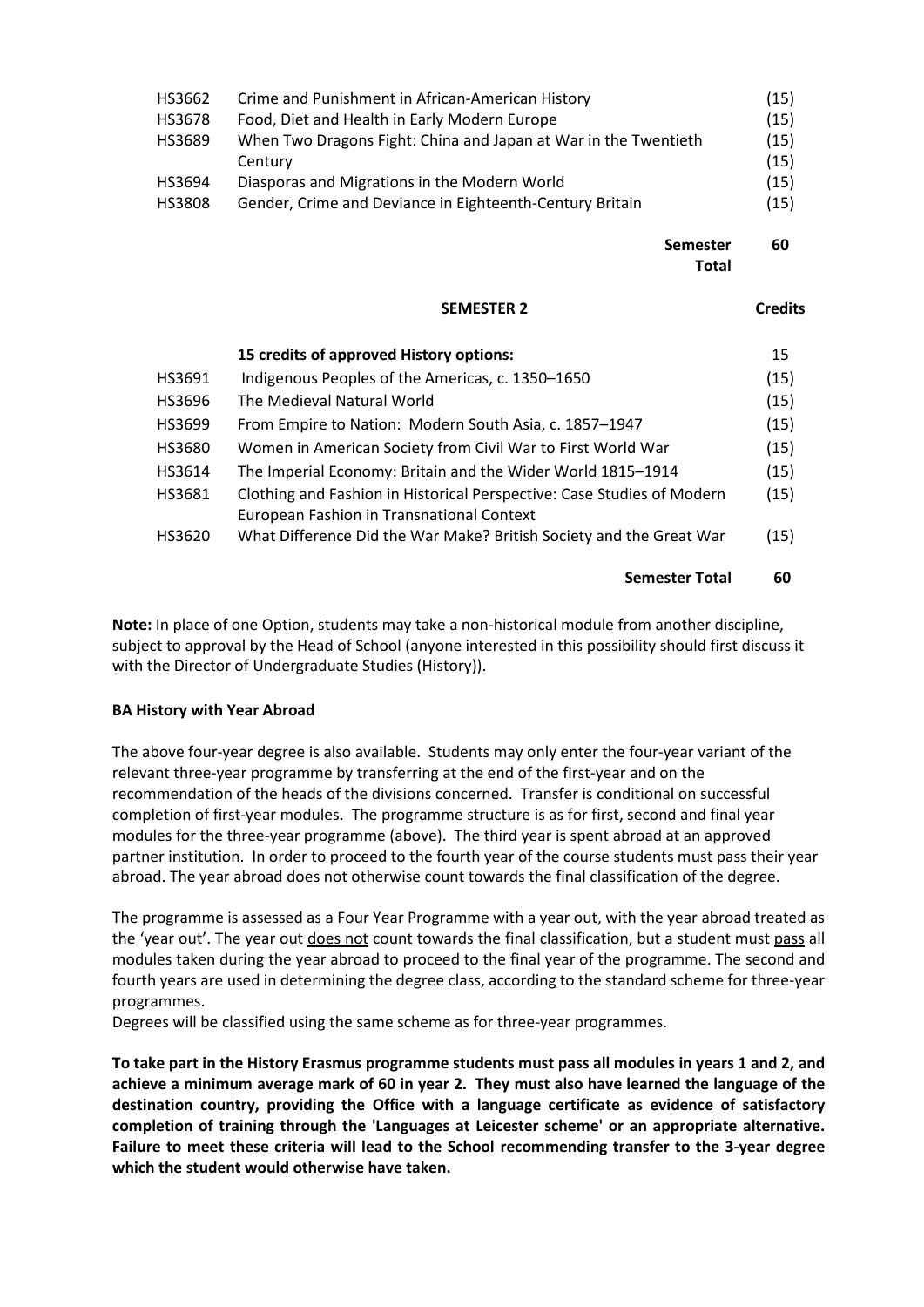## **2. Major Pathways Module Structure**

## **FIRST YEAR**

|        | <b>SEMESTER 1</b>                                                                    | <b>Credits</b> |
|--------|--------------------------------------------------------------------------------------|----------------|
| HS1000 | <b>Making History</b>                                                                | 30             |
|        | One of the following optional modules:                                               |                |
| HS1001 | Barbarism and Civilisation: Medieval and Early Modern Europe                         | (15)           |
| HS1002 | The Shock of the Modern                                                              | (15)           |
|        | <b>Total Semester</b>                                                                | 45             |
|        | <b>SEMESTER 2</b>                                                                    |                |
| HS1100 | People and Places                                                                    | 30             |
|        | One of the following optional modules:                                               |                |
| HS1012 | Global History: Connections and Cultures in a Changing World, 1750 to<br>the present | (15)           |
| HS1013 | Great Britain: The State We're In                                                    | (15)           |
| AM1004 | American History since 1877                                                          | (15)           |
| HS1016 | Europe 1861-1991: Emancipation and Subjugation                                       | (15)           |
|        | <b>Total Semester</b>                                                                | 45             |

#### **SECOND YEAR**

year.

|                   | <b>SEMESTER 1</b>                                                                                                                                                                                                                                | <b>Credits</b> |
|-------------------|--------------------------------------------------------------------------------------------------------------------------------------------------------------------------------------------------------------------------------------------------|----------------|
| HS2400            | Perceiving the Past                                                                                                                                                                                                                              | 30             |
|                   | A 'Varieties of History' module or a Second Year optional module from a<br>choice that will vary from year to year. An indicative list appears above<br>in the Single Subject BA History programme - the list varies from year<br>to year.       | 15             |
|                   | <b>Total Semester</b>                                                                                                                                                                                                                            | 45             |
|                   | <b>SEMESTER 2</b>                                                                                                                                                                                                                                |                |
| HS2500            | The Historian's Craft                                                                                                                                                                                                                            | 30             |
|                   | A 'Varieties of History' module (if a Second Year optional module was<br>taken in Semester 1) or a Second Year optional module (if a Varieties of<br>History module was taken in Semester 1), from a choice that will vary<br>from year to year. | 15             |
|                   | <b>Total Semester</b>                                                                                                                                                                                                                            | 45             |
| <b>THIRD YEAR</b> | Third year students take two 45 credit year-long modules                                                                                                                                                                                         |                |
|                   | Semesters one and two                                                                                                                                                                                                                            | <b>Credits</b> |
| <b>HS3500</b>     | <b>Dissertation</b>                                                                                                                                                                                                                              | 45             |
| HS3765-           | Special Subject. An indicative list of Special Subjects appears above in                                                                                                                                                                         |                |
| 3776              | the Single Subject BA History programme - the list varies from year to                                                                                                                                                                           | 45             |

*NOTE: The range of these courses varies from year to year according to staffing, and whilst some of the courses currently offered will be running in 2018-19, many others will have changed. There will be new modules, but details of these cannot be known at this stage.*

**Total Year 90**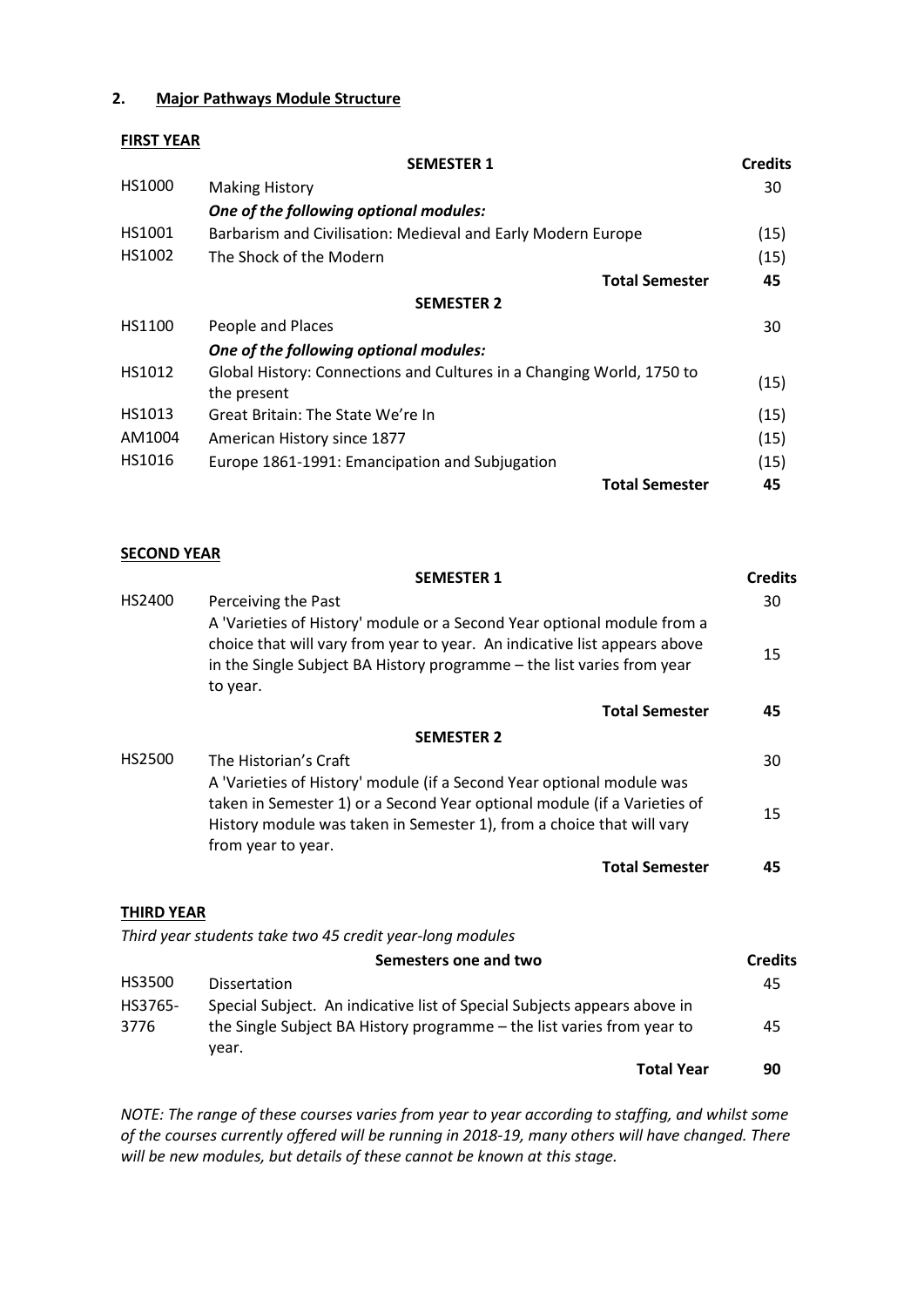## **3. Minor Pathways Module Structure**

**FIRST YEAR**

| .                  | <b>SEMESTER 1</b>                                                                                                   | <b>Credits</b> |
|--------------------|---------------------------------------------------------------------------------------------------------------------|----------------|
|                    |                                                                                                                     |                |
| HS1001             | Barbarism and Civilisation: Medieval and Early Modern Europe                                                        | 15             |
|                    | <b>Total Semester</b>                                                                                               | 15             |
|                    | <b>SEMESTER 2</b>                                                                                                   |                |
| HS1013             | Great Britain: The State We're In                                                                                   | 15             |
|                    | <b>Total Semester</b>                                                                                               | 15             |
| <b>SECOND YEAR</b> |                                                                                                                     |                |
|                    | <b>SEMESTER 1</b>                                                                                                   | <b>Credits</b> |
| HS2401             | Perceiving the Past                                                                                                 | 15             |
|                    | <b>Total Semester</b>                                                                                               | 15             |
|                    | <b>SEMESTER 2</b>                                                                                                   |                |
|                    | A 'Varieties of History' module or a Second Year optional module<br>from a choice that will vary from year to year. | 15             |
|                    | <b>Total Semester</b>                                                                                               | 15             |
| <b>THIRD YEAR</b>  |                                                                                                                     |                |
|                    | <b>SEMESTER 1</b>                                                                                                   | <b>Credits</b> |
|                    | A Third Year optional module from a choice that will vary from year                                                 |                |
|                    | to year                                                                                                             | 15             |
|                    | <b>Total Semester</b>                                                                                               | 15             |
|                    | <b>SEMESTER 2</b>                                                                                                   |                |
|                    | A Third Year optional module from a choice that will vary from year                                                 | 15             |
|                    | to year                                                                                                             |                |
|                    | <b>Total Semester</b>                                                                                               | 15             |
|                    |                                                                                                                     |                |

*NOTE: The range of these courses varies from year to year according to staffing, and whilst some of the courses currently offered will be running in 2018-19, many others will have changed.* 

## **History – Major with a Year Abroad**

The above four-year degree is also available. Students may only enter the four-year variant of the relevant three-year programme by transferring at the end of the first-year and on the recommendation of the heads of the divisions concerned. Transfer is conditional on successful completion of first-year modules and the availability of approved modules for completion of the Minor Pathway in the final year. The programme structure is as for first, second and final year modules for the three-year programme (above). The third year is spent abroad at one of the same approved partner institutions as for the BA History with Year Abroad. In order to proceed to the fourth year of the course students must pass their year abroad. The year abroad does not otherwise count towards the final classification of the degree.

The programme is assessed as a Four Year Programme with a year out, with the year abroad treated as the 'year out'. The year out does not count towards the final classification, but a student must pass all modules taken during the year abroad to proceed to the final year of the programme. The second and fourth years are used in determining the degree class, according to the standard scheme for three-year programmes.

Degrees will be classified using the same scheme as for three-year programmes.